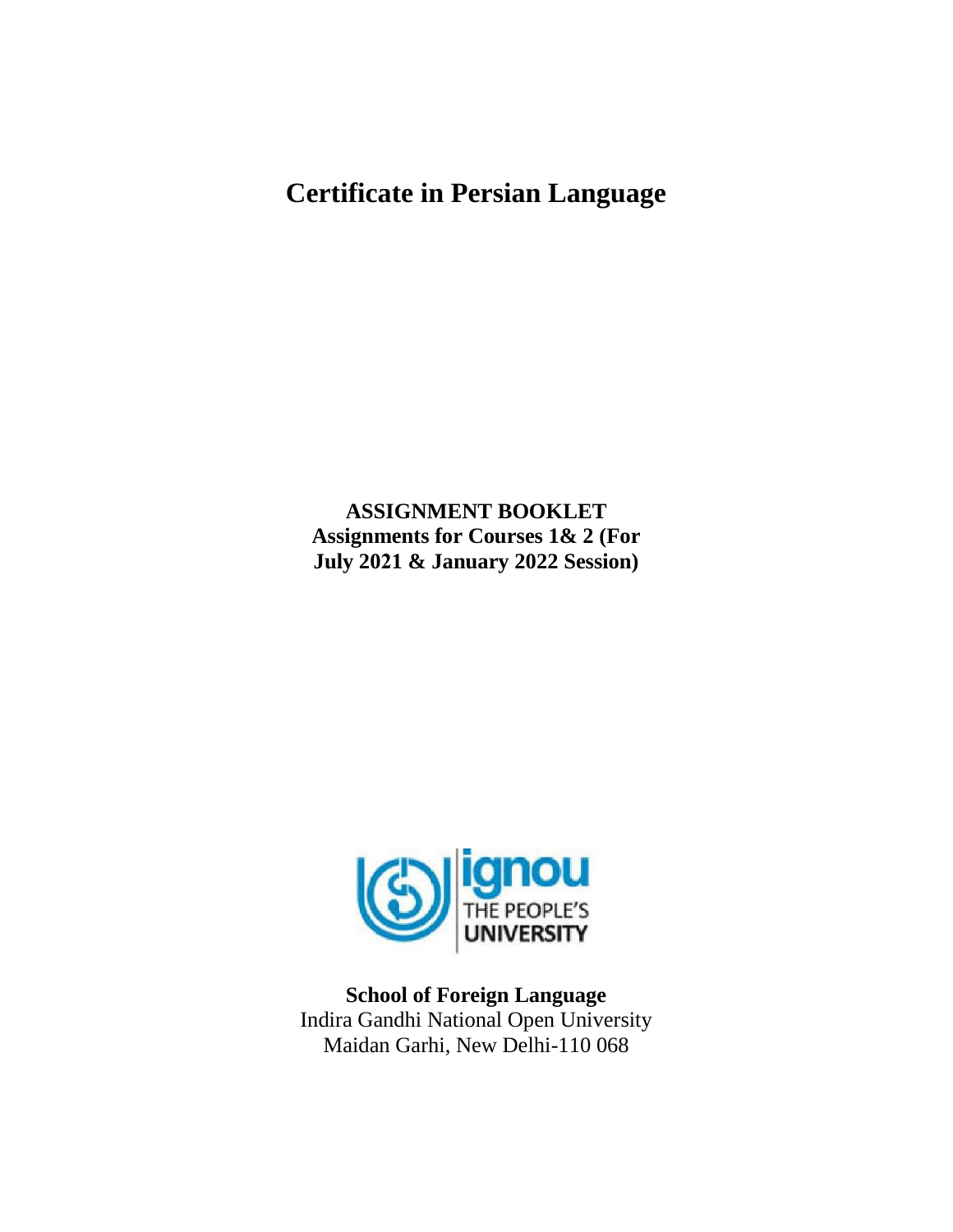## **Certificate in Persian Language**

Dear Student,

We hope you enjoyed reading this course and found it useful in applying it to your classroom. In order to help you understand the material better and prepare you for the examination later, we have an assignment for each of the courses.

**Aims**; The TMAs are mainly concerned with your ability to understand the material and learn the common words and simple sentences of daily use.

**Guidelines**: You will be required to answer the questions based on the units. As in day - to-day life, planning is important in doing the assignments well. Read the assignments carefully and answer all the questions properly.

# **The top of the first page of your response sheet should look like this:**

| Enrolment No |
|--------------|
|              |
|              |

Date………………………………

**Please remember that it is compulsory to submit your assignments before you can take the Term End Exams. Also remember to keep a copy of your assignments with you and do take a receipt from your Study Centre when you submit the assignments**

> **Dr.Mohammad Saleem** CPEL Programme Coordinator SOFL, IGNOU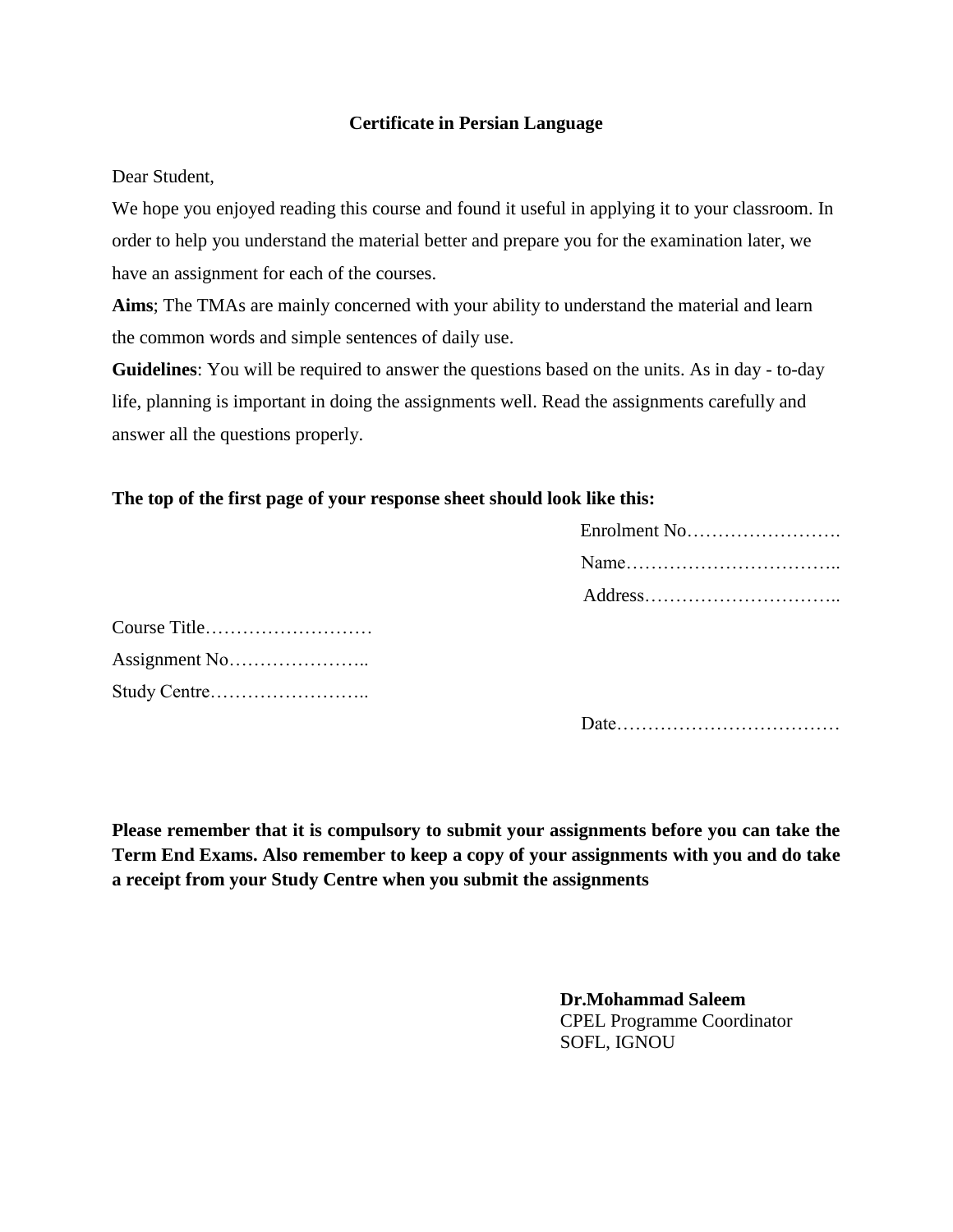#### **ASSIGNMENT 1**

**Course Code:** BPEL 011 **Course Title**: BASICS OF PERSIAN Maximum Marks: 100

**Note: Answer all the Questions.**

**1** a. **write the following Persian words in your own hand writing and give their meaning.** کتاب، استاد، دانشجو، دوست، هفته، مریض، بله، نه، دکتر، باغ b**. Write the meaning of the following English words.**

Car, Tourist, Notebook, Famous, Vegetable, Fruit, Mother, Sister, Daughter, Scientist, Worker, Staff, Garden, You, She, They, That, Why, They all, I.

**2**. a. **Give the meaning of the following Persian words and use them in simple Persian sentences.**

ما، شما، تو، او، من

**b. Translate the following simple sentences into English.**

)1( تُ دکتز ٌستی

)2( اَ مدیز است

- (3) من مرد هستم
- $(4)$  من هندی هستم
- (5) من مهندس هستم
- **3. Write all the thirty one (31) Alphabets of Persian in correct order.**
- **4.** a. **Write five simple sentences in Persian about** *yourself.* b. **Translate the following sentences into Persian** He is your father. She is your mother. He is my brother. Where is your office? This is my book. That is your pen. That is my school. This is your bag.
- **5** a. **Write the appropriate Persian words for the following** *days of the week.* Sunday, Monday, Tuesday, Wednesday, Thursday, Friday.
	- **b. Write ten Persian words related to the** *School* **and use them in simple Persian sentences.**